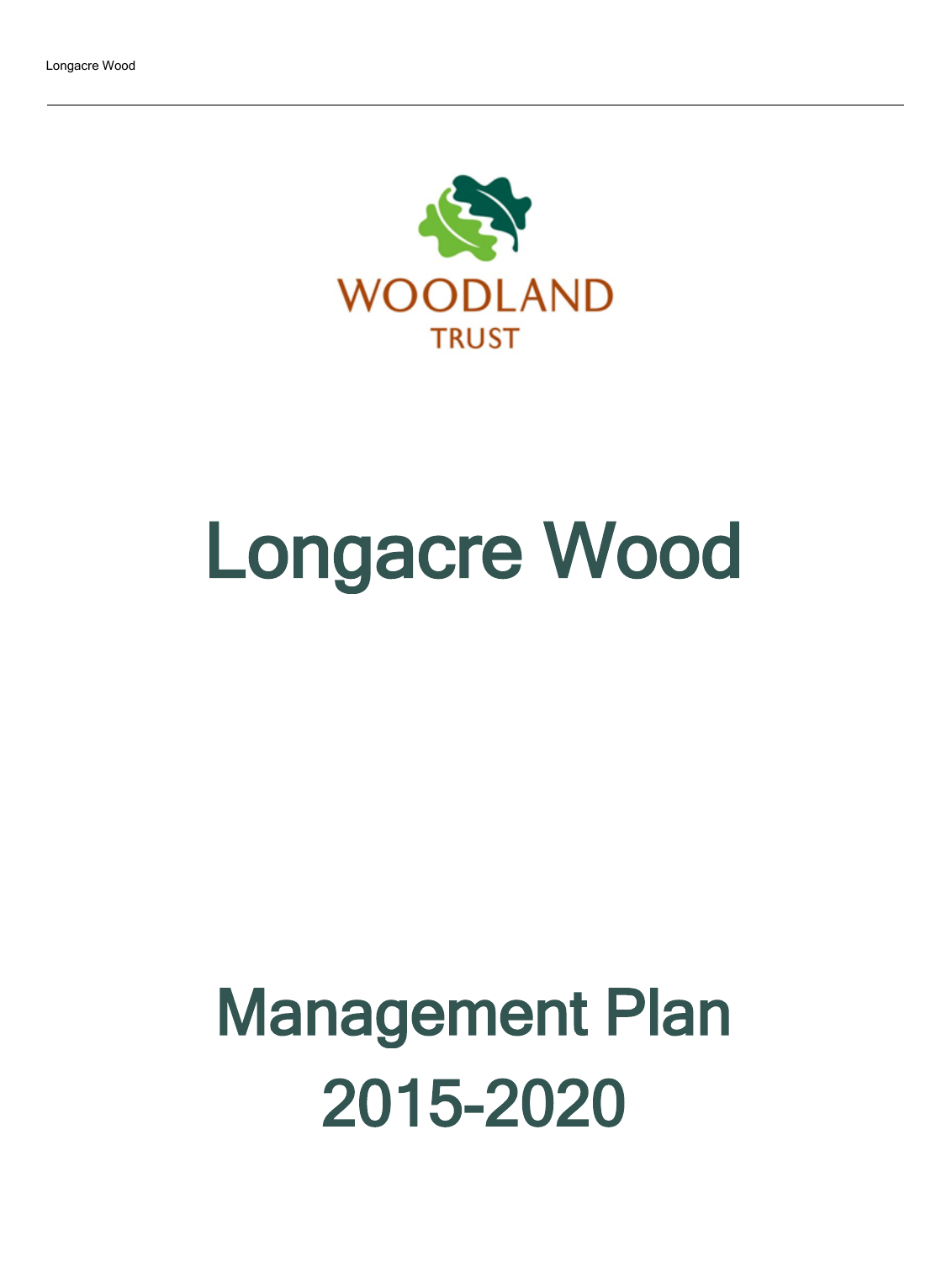#### MANAGEMENT PLAN - CONTENTS PAGE

ITEM Page No.

Introduction

Plan review and updating

#### Woodland Management Approach

**Summary** 

- 1.0 Site details
- 2.0 Site description
	- 2.1 Summary Description
	- 2.2 Extended Description
- 3.0 Public access information
	- 3.1 Getting there
	- 3.2 Access / Walks
- 4.0 Long term policy
- 5.0 Key Features
	- 5.1 Ancient Semi Natural Woodland
	- 5.2 New Native Woodland
	- 5.3 Informal Public Access
- 6.0 Work Programme
- Appendix 1: Compartment descriptions
- Appendix 2: Harvesting operations (20 years)
- **Glossary**

## MAPS

Access Conservation Features Management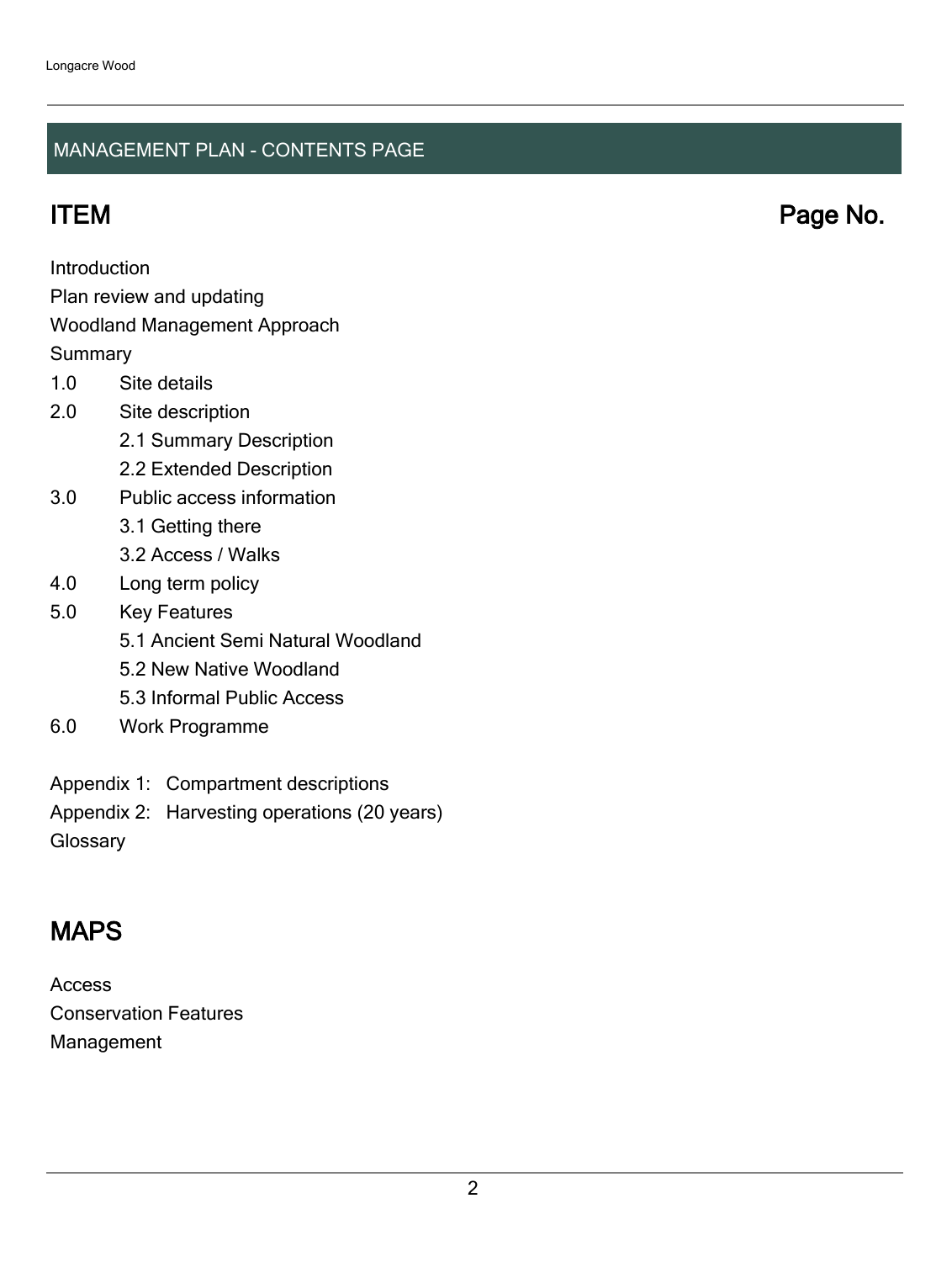## THE WOODLAND TRUST

## INTRODUCTION

The Trust's corporate aims and management approach guide the management of all the Trust's properties, and are described on Page 4. These determine basic management policies and methods, which apply to all sites unless specifically stated otherwise. Such policies include free public access; keeping local people informed of major proposed work; the retention of old trees and dead wood; and a desire for management to be as unobtrusive as possible. The Trust also has available Policy Statements covering a variety of woodland management issues.

The Trust's management plans are based on the identification of Key Features for the site and setting objectives for their management. A monitoring programme (not included in this plan) ensures that these objectives are met and any necessary management works are carried out.

Any legally confidential or sensitive species information about this site is not included in this version of the plan.

### PLAN REVIEW AND UPDATING

The information presented in this Management plan is held in a database which is continuously being amended and updated on our website. Consequently this printed version may quickly become out of date, particularly in relation to the planned work programme and on-going monitoring observations. Please either consult The Woodland Trust website [www.woodlandtrust.org.uk](http://www.woodlandtrust.org.uk/) or contact the Woodland Trust [\(wopsmail@woodlandtrust.org.uk](mailto:wopsmail@woodlandtrust.org.uk)) to confirm

details of the current management programme.

There is a formal review of this plan every 5 years and a summary of monitoring results can be obtained on request.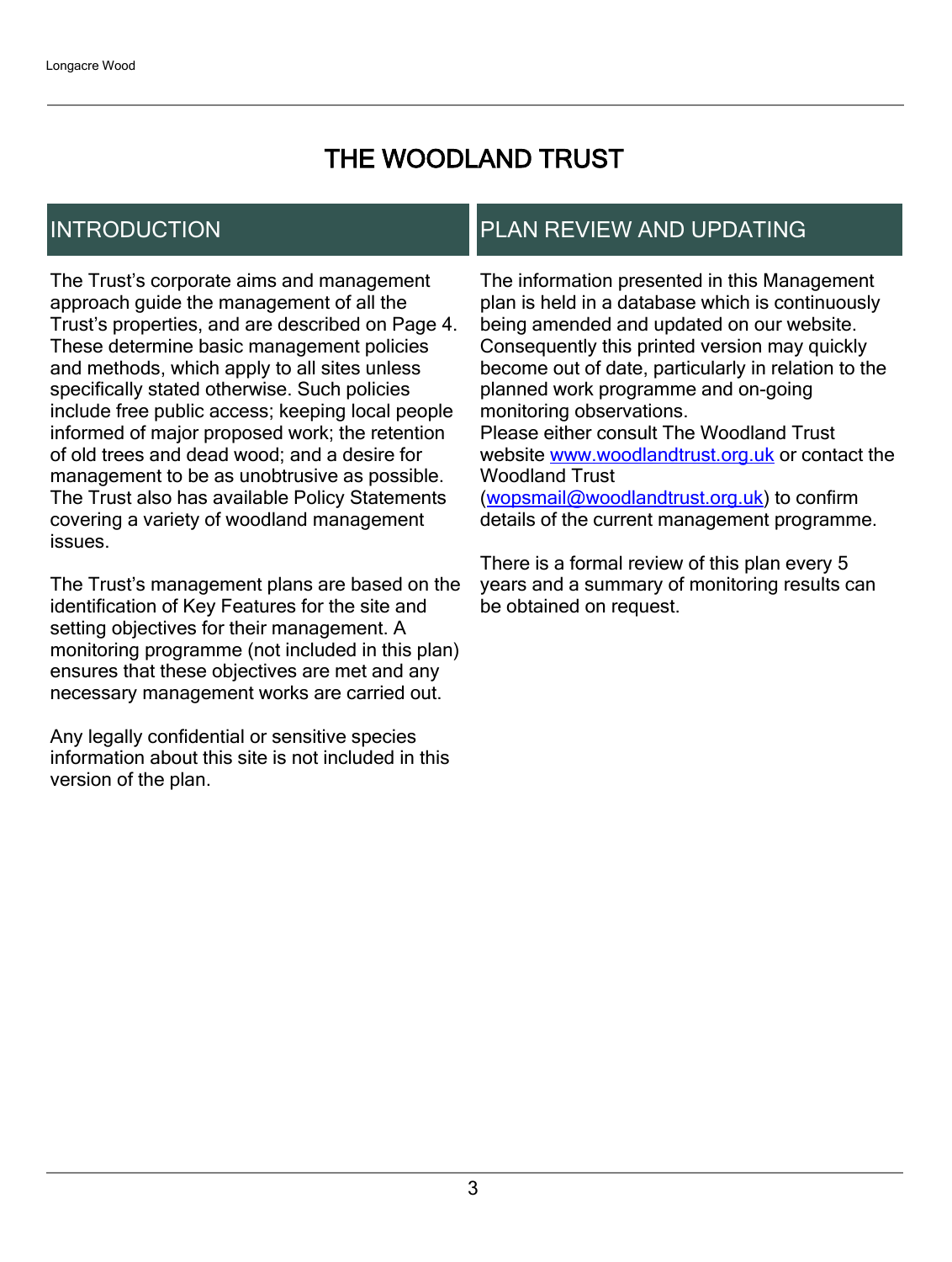## WOODLAND MANAGEMENT APPROACH

The management of our woods is based on our charitable purposes, and is therefore focused on improving woodland biodiversity and increasing peoples' understanding and enjoyment of woodland. Our strategic aims are to:

- Protect native woods, trees and their wildlife for the future
- Work with others to create more native woodlands and places rich in trees
- Inspire everyone to enjoy and value woods and trees

All our sites have a management plan which is freely accessible via our website [www.woodlandtrust.org.uk.](http://www.woodlandtrust.org.uk/) Our woods are managed to the UK Woodland Assurance Standard (UKWAS) and are certified with the Forest Stewardship Council® (FSC®) under licence FSC-C009406 and through independent audit.

In addition to the guidelines below we have specific guidance and policies on issues of woodland management which we review and update from time to time.

We recognise that all woods are different and that the management of our sites should also reflect their local landscape and where appropriate support local projects and initiatives. Guidelines like these provide a necessary overarching framework to guide the management of our sites but such management also requires decisions based on local circumstances and our Site Manager's intimate knowledge of each site.

The following guidelines help to direct our woodland management:

- 1. Our woods are managed to maintain their intrinsic key features of value and to reflect those of the surrounding landscape. We intervene when there is evidence that it is necessary to maintain or improve biodiversity and to further the development of more resilient woods and landscapes.
- 2. We establish new native woodland using both natural regeneration and tree planting, but largely the latter, particularly when there are opportunities for involving people.
- 3. We provide free public access to woods for quiet, informal recreation and our woods are managed to make them accessible, welcoming and safe.
- 4. The long term vision for our non-native plantations on ancient woodland sites is to restore them to predominantly native species composition and semi-natural structure, a vision that equally applies to our secondary woods.
- 5. Existing semi-natural open-ground and freshwater habitats are restored and maintained wherever their management can be sustained and new open ground habitats created where appropriate.
- 6. The heritage and cultural value of sites is taken into account in our management and, in particular, our ancient trees are retained for as long as possible.
- 7. Woods can offer the potential to generate income both from the sustainable harvesting of wood products and the delivery of other services. We will therefore consider the potential to generate income from our estate to help support our aims.
- 8. We work with neighbours, local people, organisations and other stakeholders in developing the management of our woods. We recognise the benefits of local community woodland ownership and management. Where appropriate we allow our woods to be used to support local woodland, conservation, education and access initiatives.
- 9. We use and offer the estate where appropriate, for the purpose of demonstration, evidence gathering and research associated with the conservation, recreational and sustainable management of woodlands. In particular we will develop and maintain a network of long-term monitoring sites across the estate.
- 10 Any activities we undertake will conform to sustainable forest management principles, be appropriate for the site and will be balanced with our primary objectives of enhancing the biodiversity and recreational value of our woods and the wider landscapes.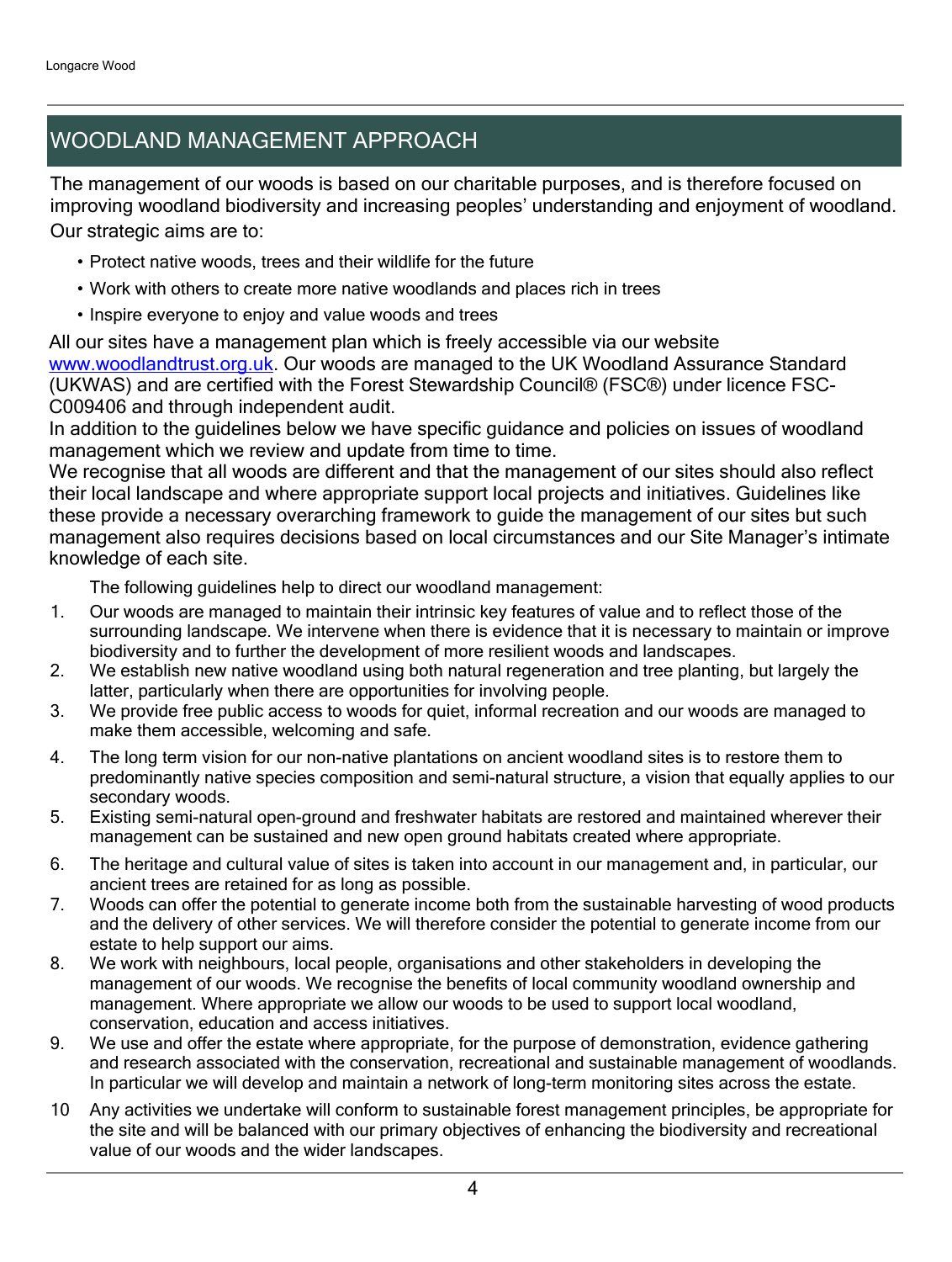## SUMMARY

This public management plan briefly describes the site, specifically mentions information on public access, sets out the long term policy and lists the Key Features which drive management actions. The Key Features are specific to this site - their significance is outlined together with their long (50 year+) and short (5 year) term objectives. The short term objectives are complemented by a detailed Work Programme for the period of this management plan. Detailed compartment descriptions are listed in the appendices which include any major management constraints and designations. A short glossary of technical terms is at the end. The Key Features and general woodland condition of this site are subject to a formal monitoring programme which is maintained in a central database. A summary of monitoring results is available on request.

## 1.0 SITE DETAILS

| Site name:      | Longacre Wood                       |
|-----------------|-------------------------------------|
| Location:       | Dutton                              |
| Grid reference: | SJ580780, OS 1:50,000 Sheet No. 117 |
| Area:           | 12.99 hectares (32.10 acres)        |
| Designations:   | <b>Community Forest</b>             |

## 2.0 SITE DESCRIPTION

#### 2.1 Summary Description

Nestling in the River Weaver valley alongside the Trent and Mersey Canal, Longacre Wood is typical of the clough woodland that is so characteristic of this part of Cheshire. Shady woodland, grassy rides and a peaceful stream create a tranquil setting for a bracing walk surrounded by flourishing flora and varied wildlife.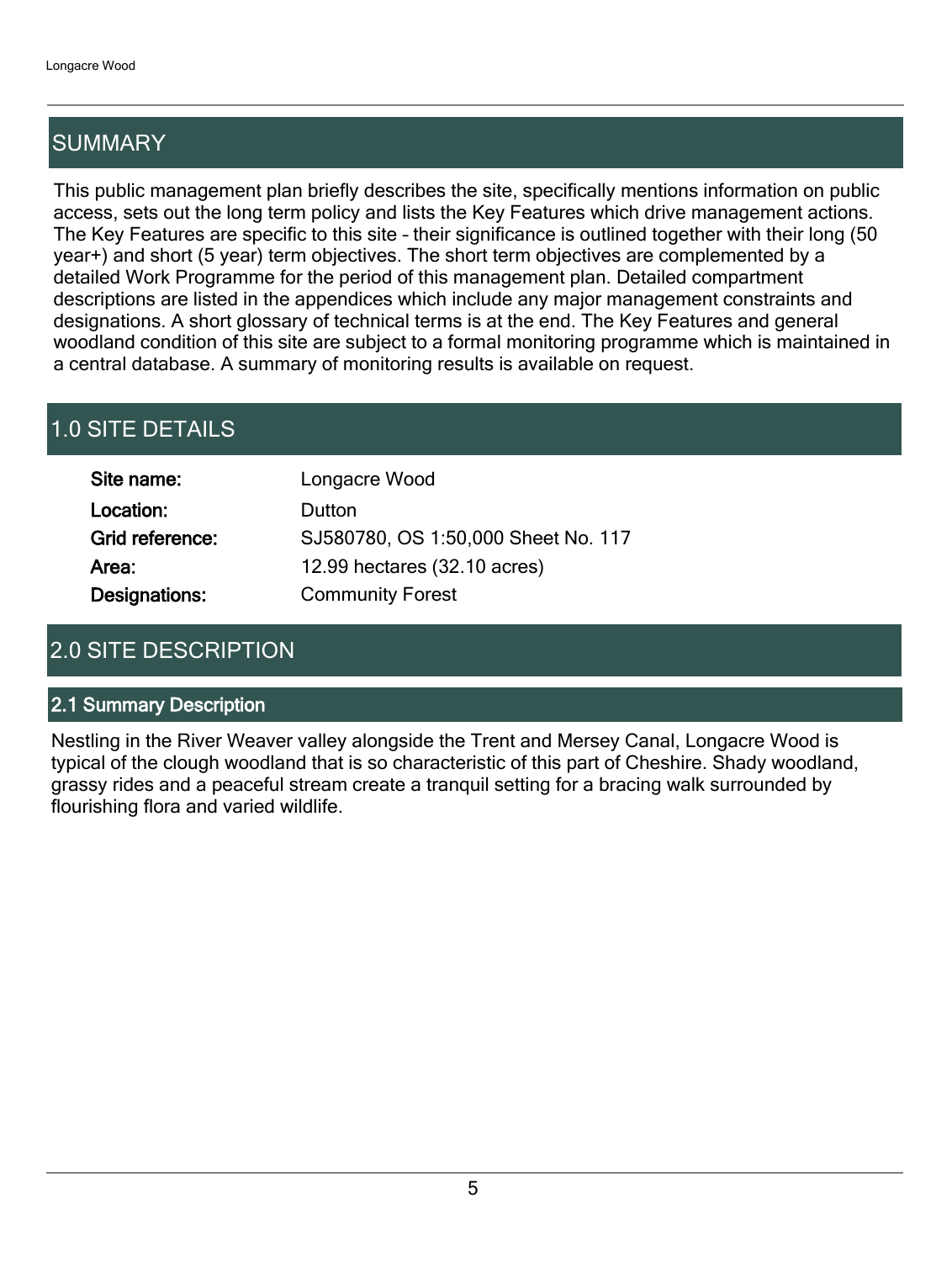#### 2.2 Extended Description

The site was acquired by the Woodland Trust in two phases between 2002 to 2004 with support from the Mersey Forest, English Nature, WREN, the Forestry Commission and local funders. The wood is located to the south east of the small village of Dutton in North Cheshire, only two miles south of the M56 and the town of Runcorn. It lies within the attractive Weaver Valley which is an Area of Special Landscape Value and has one of the largest concentrations of ancient woodland in Cheshire. The landscape is predominantly mixed dairy and arable farmland with wooded copses and several large areas of private estate woodlands. The wood is adjacent (but divided by the West Coast railway line) to the much larger Bird's Wood ancient woodland that forms part of the Aston Estate. It also lies alongside the Trent and Mersey Canal.

The Woodland Trust also owns a large site less than a mile away at Dutton Park which has over 31ha of new native woodland and two small blocks of ancient woodland. Dutton Park can be easily accessed from Longacre Wood by following Lodge Lane towards its end and then taking the public footpath towards the River Weaver.

The site consists of three compartments: the largest is a clough Ancient Semi-Natural Woodland (ASNW) with a stream running through it and the other two smaller compartments are new native woodland planting which had previously been fields used for grazing and arable crops. The soils are predominantly brown earth and boulder clay with pockets of lighter alluvial deposits along the stream.

The ASNW compartment was cleared and then replanted in the 1940s and many of the trees here are now of a similar age from this time. It contains oak, ash, sycamore, wych elm, horse chestnut, alder, silver birch, downy birch, common lime, wild cherry, hazel, elder, hawthorn and occasional specimen hornbeam. There are a number of mature specimen (potential future veterans) trees including common limes (arranged in avenues), hornbeam and oak (the bulk of the which are found along the canal embankment). The wood contains a significant amount of standing and fallen deadwood.

The new woodland areas were planted in 2004/5 with approximately 8875 native trees and shrubs. Species planted were English oak, ash, alder, silver birch, rowan with hazel, hawthorn, blackthorn, and dog rose. These compartments are 74% new native woodland with 16% open ground mostly in the form of open rides and filled Marl pits and approximately 10% left for natural regeneration to colonise.

There are public access points into the wood from Lodge Lane, a track/bridleway leading from Aston on the southern boundary and from the canal towpath. The site has about 1km of grass path rides in the new woodland blocks and an unsurfaced footpath through the ASNW. A public footpath passes along the eastern edge of the woodland from Lodge Lane to the canal towpath and the Delamere Way runs past the southern section of the site. The wood does not have high numbers of visitors, but is regularly used by local people.

Two large culverts and an overflow channel for the canal (all the responsibility of the Canals and Rivers Trust) are located within the ASNW compartment. There are also two underground ethylene pipelines running beneath all three compartments from east to west.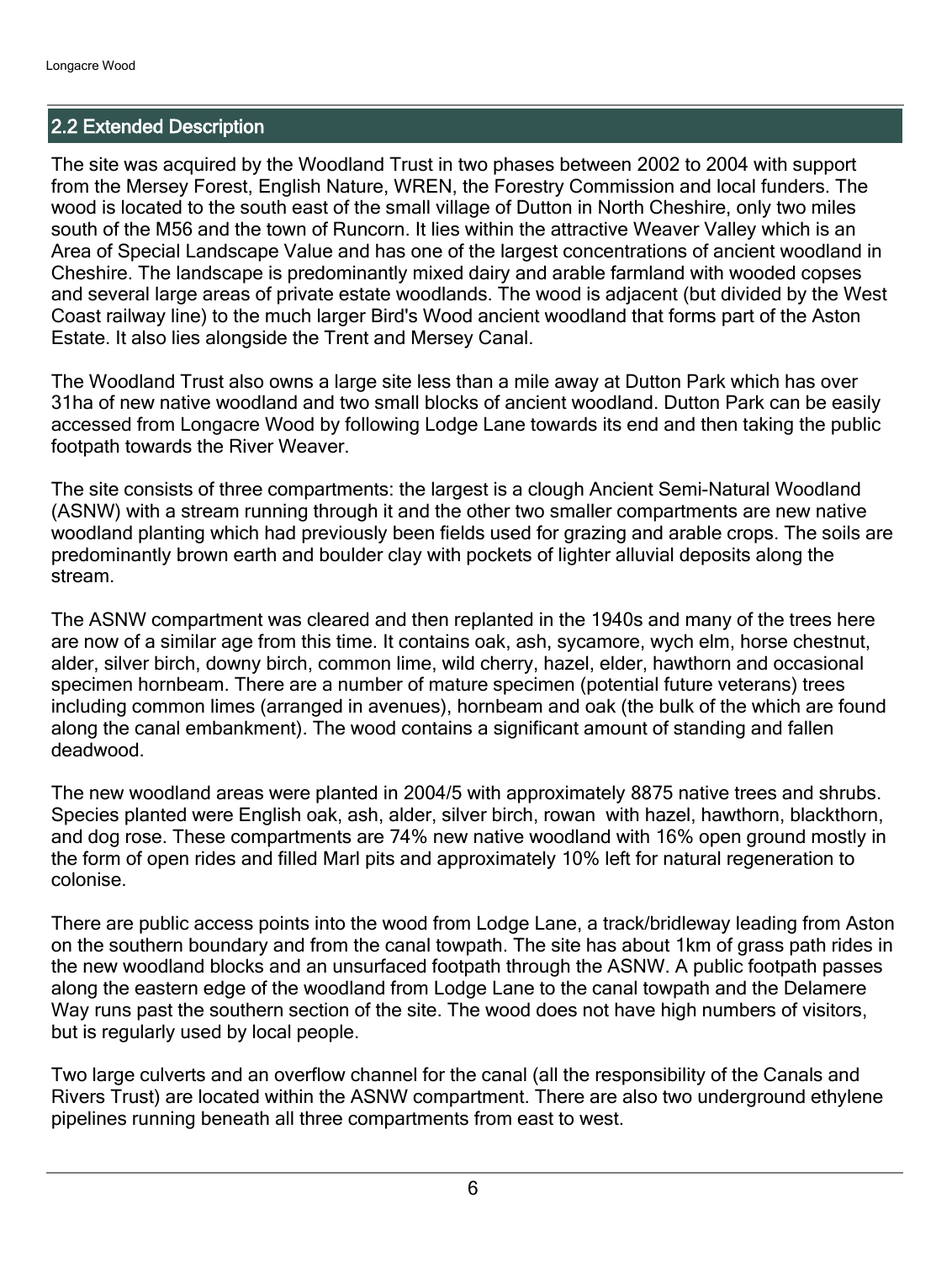## 3.0 PUBLIC ACCESS INFORMATION

#### 3.1 Getting there

#### Access to the site:

Longacre Wood is located near the village of Dutton in North Cheshire, about a mile along Lodge Lane which is off the A533 Northwich Road.

#### Parking:

There is very limited parking available along Lodge Lane and parking restrictions apply here. Some parking is available at the Bluebell nursery on Lodge Lane (200m walk from the wood) when this is open (spring/ summer months only).

#### Entrances and Footpaths:

Access into the wood from Lodge Lane is via a stile onto a Public Footpath opposite Dutton Lodge, then crossing through a pasture field (not owned by the Woodland Trust). The path enters the wood via another stile and passes along the sites eastern boundary and leaves the site at another entrance (with stile) on the northern boundary by the Trent and Mersey Canal towpath. There is another entrance from the towpath near the north eastern corner of the site, with two flights of steep steps leading into the wood. Two further access points (via kissing gates) lead into the site from a Public Bridleway that runs along the southern boundary of the site (accessed from Lodge Lane). There is a good network of unsurfaced grass footpaths on the site but they can get quite wet and muddy in the winter months. The site has a mix of gentle to quite steep gradients and there are steep flights of steps and a footbridge in the mature woodland.

Public Toilets:

There are no public toilets in the vicinity.

#### Bus stops:

There are no bus stops in the vicinity. The nearest ones are on the A533 Northwich Road.

#### 3.2 Access / Walks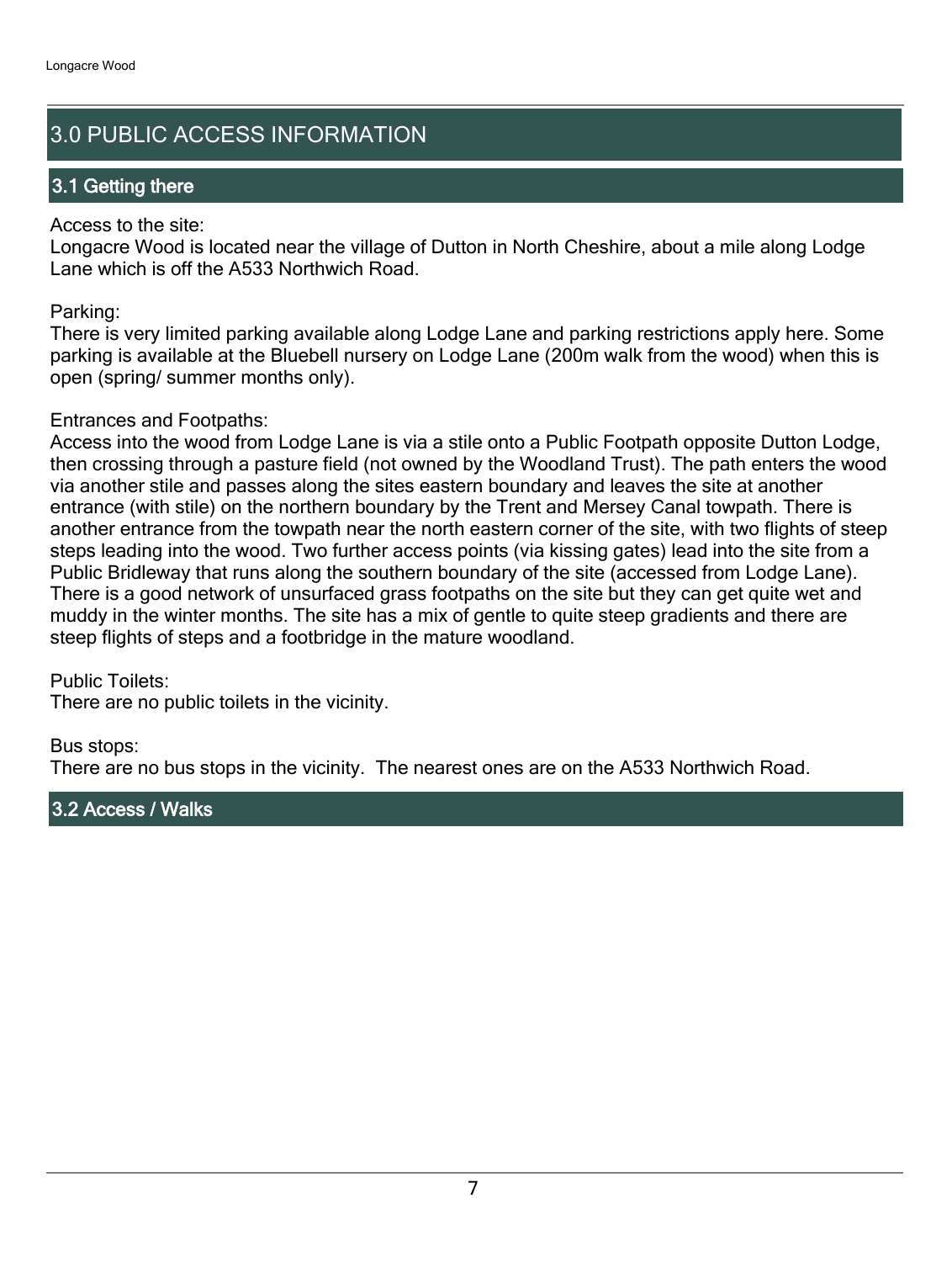## 4.0 LONG TERM POLICY

The long term intention for Longacre Wood is to create and maintain a high forest of predominantly native mixed broadleaves with a diverse species and age structure.

The wood will be managed primarily as a recreational and landscape feature. Key drivers for any woodland management operations will be for public access and safety, tree safety and if necessary to encourage a more diverse and resilient woodland for the future capable of withstanding pressures from climate change, pests and diseases.

The ancient semi-natural woodland (ASNW) component should be protected and retain a diverse mix of species and age structures along with natural regeneration and suitable ancient woodland ground flora species. The areas of new planted woodland will help to act as a buffer to the ASNW and reduce the impact of any future changes in the surrounding land use.

Overall the woodland will be allowed to develop through natural processes where possible, but it may necessary to intervene to diversify the species mix and age structure.

Woodland edges will be managed to create a more varied structure along path edges and to maintain access sight lines.

The site entrances, footpaths and site infrastructure will be suitably maintained to ensure the site is welcoming and safe for visitors to use and enjoy.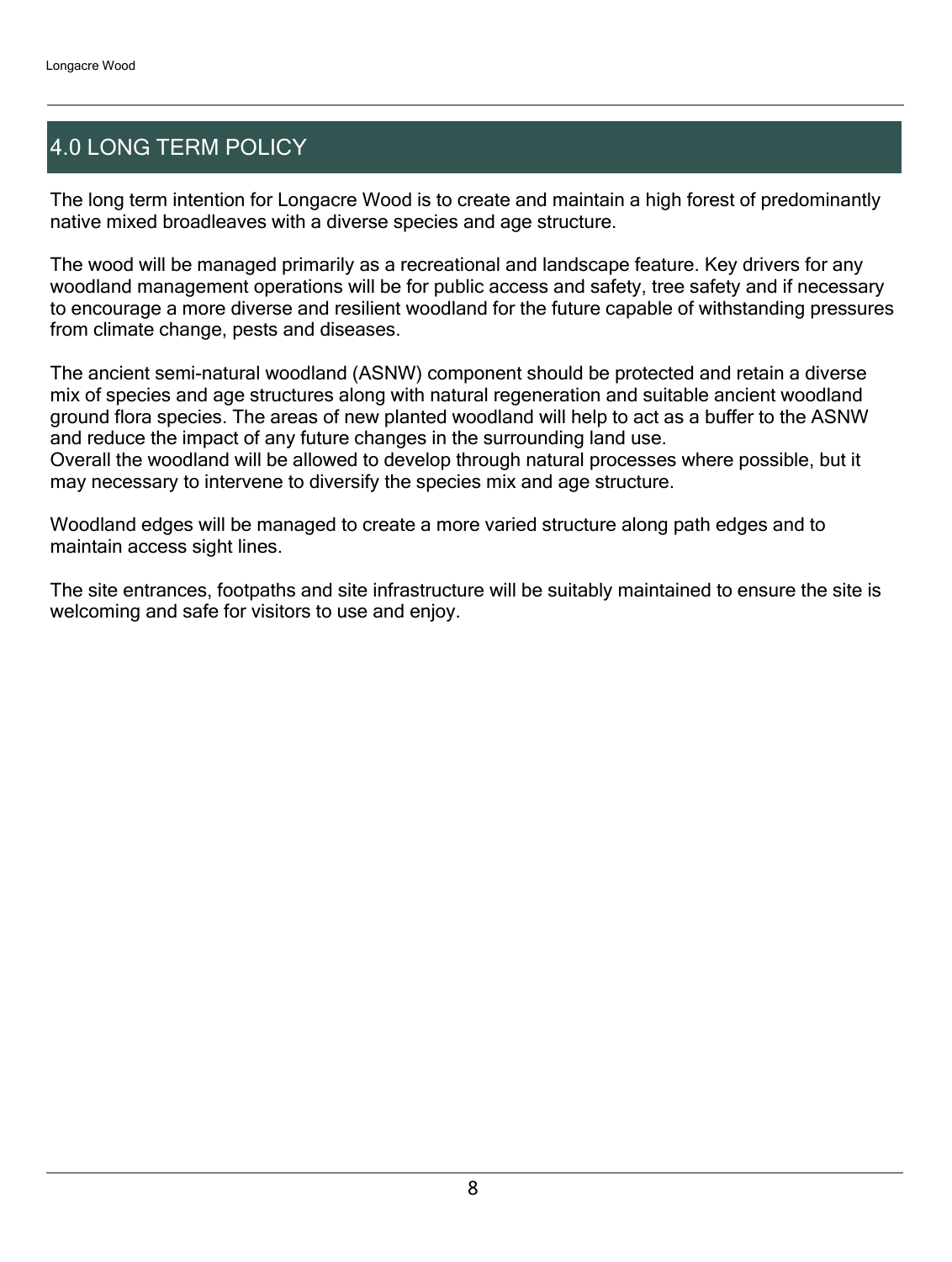## 5.0 KEY FEATURES

The Key Features of the site are identified and described below. They encapsulate what is important about the site. The short and long-term objectives are stated and any management necessary to maintain and improve the Key Feature.

#### 5.1 Ancient Semi Natural Woodland

#### **Description**

Longacre Wood is a fairly even aged mix of mature broadleaf species including English (pendunculate) oak, sycamore, hornbeam, common lime, beech, ash, wych elm, wild cherry, silver birch, downy birch, alder and horse chestnut. The shrub layer of the wood includes hazel, hawthorn, elder, honeysuckle and ivy. Many saplings can also be observed in the shrub layer particularly ash, which shows natural regeneration is occurring successfully. Ground flora in the woodland is both diverse and well established. Locally abundant species include bluebell, ramson, dogs mercury, lesser celandine, wood anemone and ferns. The woodland contains significant levels of deadwood which offers an excellent habitat for birds and invertebrates. A stream runs through the compartment with associated wetland marginal zones including a pond.

#### **Significance**

Compartment 3A is designated as Ancient Semi-Natural Woodland (ASNW) in English Nature's Ancient Woodland Inventory. Ancient woodland is a rare habitat and now comprises only 2% of woodland cover in the UK. The Weaver Valley area has the second highest concentration of ASNW in Cheshire making this site significant in the local area. Ancient woodland is a Biodiversity Action Plan priority habitat for Cheshire which has approximately 5% woodland cover in total.

#### Opportunities & Constraints

Restructuring of the canopy layer which is dominated by sycamore would create gaps in the canopy and opportunities for more diverse natural regeneration.

A constraint to carrying out management work is that vehicular access is difficult in parts of the woodland especially the wetter areas and steep slopes.

#### Factors Causing Change

Shading caused by dense canopy of sycamore and beech resulting in poor shrub layer and ground flora in some areas. Squirrel damage to trees is occurring but is not currently an issue for tree health or natural regeneration. Tree disease especially Chalara ash dieback will lead to the loss of ash within the wood.

#### Long term Objective (50 years+)

In the long term the ASNW should be predominantly native broadleaves with a mix of species, structure and age classes along with a diverse shrub layer and ground flora. The site should retain a mix of open ground areas with scrub, transitional zones and wetland habitats to enhance the biodiversity value of the site. There should be an increasing volume of fallen and standing deadwood.

Short term management Objectives for the plan period (5 years)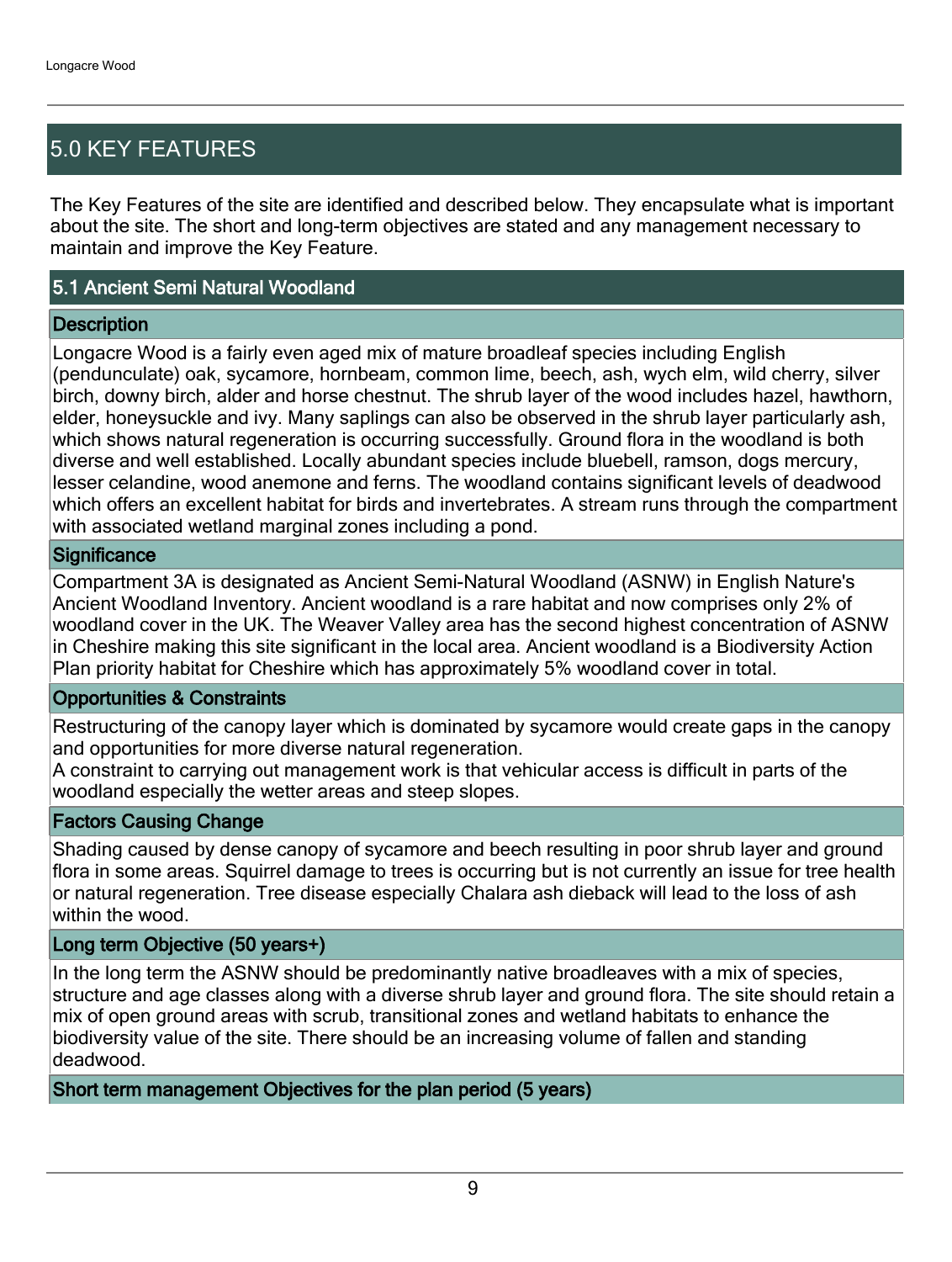During the plan period there will be minimal intervention apart from any work required for public safety reasons as part of the Trust's duty of care to visitors through the tree safety inspection regimes. Carry out a woodland condition assessment once during the plan period to monitor natural regen. and ground flora, the health and resilience of the woodland and identify any threats from tree disease, pests or mammals.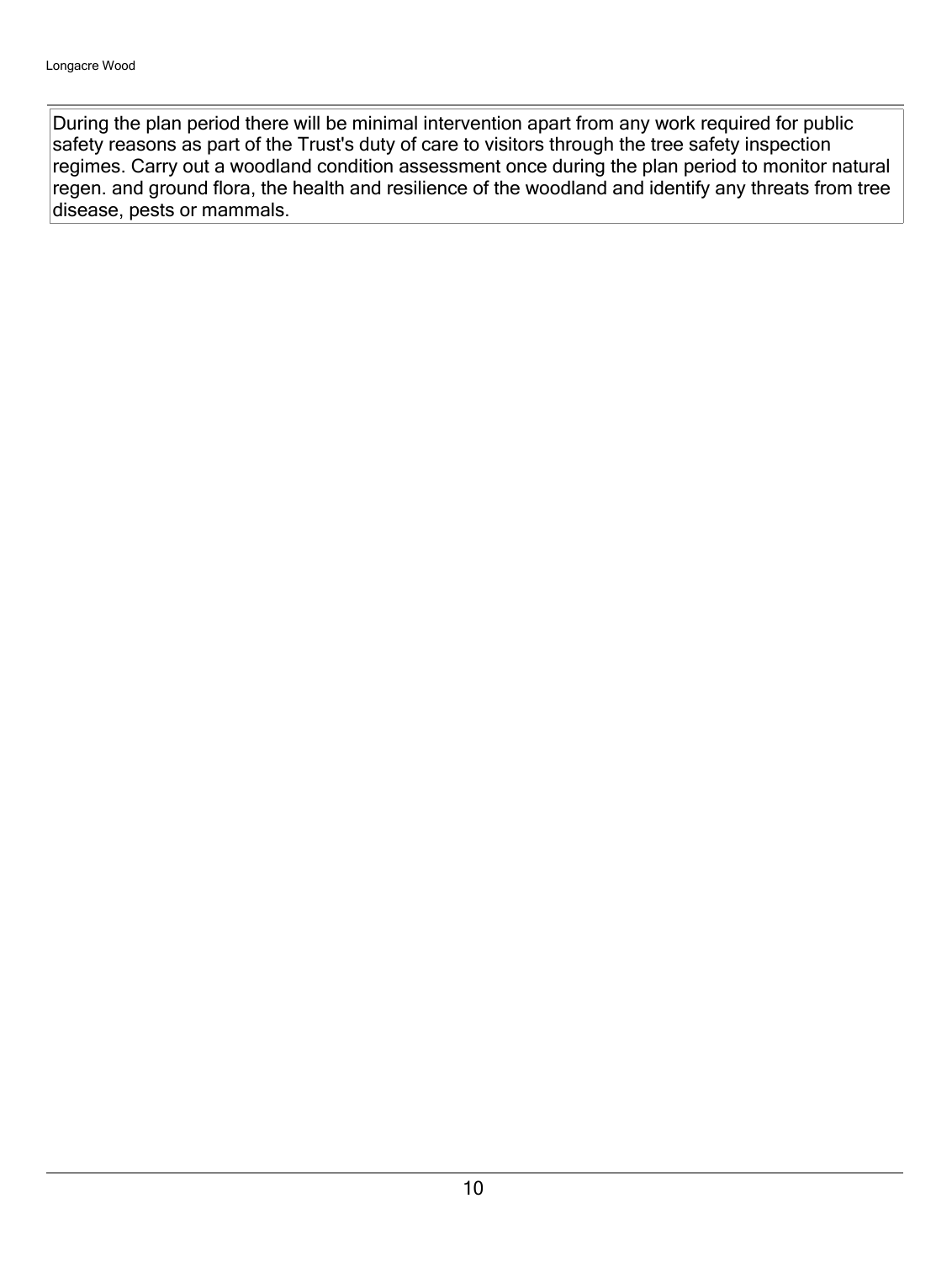#### 5.2 New Native Woodland

#### **Description**

The young woodland compartments were planted in 2004/5 with a mix of native trees and shrubs including oak, ash, silver birch, rowan, alder, wild cherry and woody shrubs: hazel, hawthorn, blackthorn, crab apple and dog rose. The new woodland planting comprises approx. 74% of the site with 16% left as open ground including rides and a further 10% fenced, scarified and then left for natural regeneration to colonise.

#### **Significance**

Cheshire is one of the least wooded counties in England with less than 4% woodland cover. This new native woodland planting will serve to buffer the adjoining ASNW and enhance biodiversity of the site by creating a mix of habitats.

#### Opportunities & Constraints

The new woodland is uniform in age and structure because it was all planted at the same time. Thinning work would enable the new woodland blocks to develop a more mixed age structure, species composition and help to increase the amount of deadwood habitat.

#### Factors Causing Change

Canopy closure will occur as the wood matures. Tree disease particularly Chalara could result in significant tree loss in the new woodland blocks.

#### Long term Objective (50 years+)

The long term aim is to create an extension to the ASNW of native broadleaves with a mix of species, structure and age classes along with a diverse shrub layer and ground flora. The site should contain a mix of habitats including scrub, transitional zones and a wetland/pond area to enhance the biodiversity value of the site.

#### Short term management Objectives for the plan period (5 years)

During the plan period coppicing will be carried out along path edges to improve sight lines and create a varied structure to the woodland edges. Thinning will be carried out in the new planting blocks to diversify the age and structure of the new woodland. The open ground areas will be allowed to develop naturally into transitional scrub zones. The growth and health of the new trees will be monitored.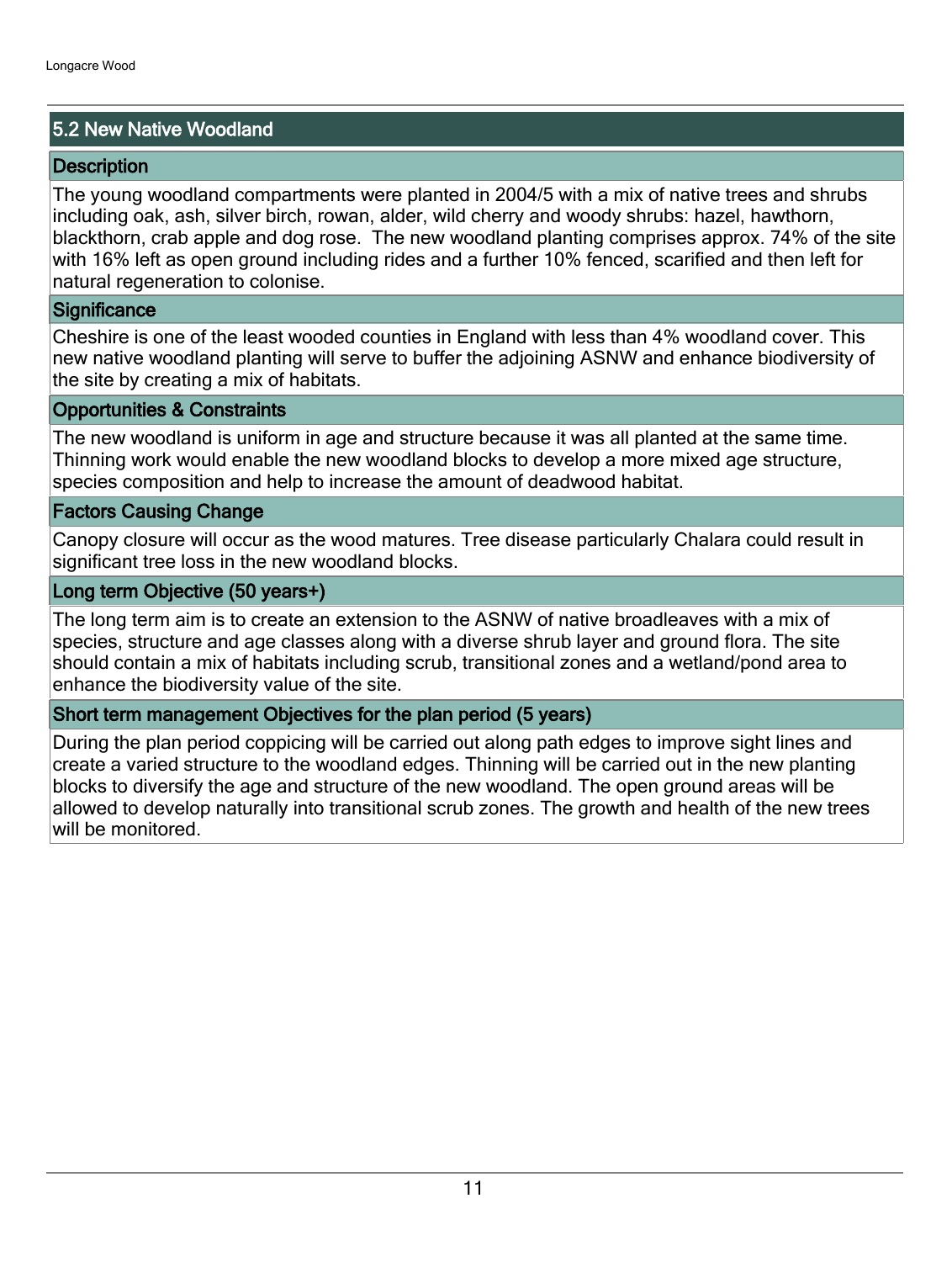#### 5.3 Informal Public Access

#### **Description**

Longacre Wood offers informal public access with about 1km of permissive grass path rides through the new woodland and an unsurfaced path through the ancient woodland. Access to the site is from either Lodge Lane, the canal towpath or the track/ bridleway that passes alongside the south western boundary. A public footpath runs through the eastern part of the site linking the canal to Lodge Lane. Woodland Trust welcome signs are at all entrances and 2 new Information boards were installed in 2017 at the entrance near Lodge Lane and the entrance from the canal leading down steps. Within the wood there is a wooden footbridge over the stream, three sets of timber steps, several old way marker posts with tree leaf designs and a single bench located near the footpath through the ancient woodland.

#### **Significance**

The wood provides informal public access for visitors to enjoy and experience an area of ancient woodland and younger native woodland. There are good footpath links to the Trent and Mersey Canal and Weaver Navigation. It is also easily accessed from the Runcorn which is less than two miles away. Increasing access to and enjoyment of woodland is one of the Trust's key outcomes.

#### Opportunities & Constraints

Constraints:

There is no parking at the site and parking on Lodge Lane is very limited with police parking restrictions.

Management access within the ancient woodland area is limited/ difficult, and the ground in the new woodland blocks can get muddy in winter/ after heavy rain.

Opportunities to improve access from the canal towpath and Lodge Lane could be investigated.

#### Factors Causing Change

Damage to grass footpaths when it is wet. Increase in the level of public use of the site could cause greater wear and tear on footpaths and infrastructure.

#### Long term Objective (50 years+)

Public access should be maintained at current levels with five entrance points, appropriate infrastructure, signage and 1000m of grass rides and surfaced footpath being suitably maintained to ensure the site is welcoming and safe for people to visit.

#### Short term management Objectives for the plan period (5 years)

Footpaths will be maintained by mowing and cutting back vegetation (three times a year in 2015) to maintain public access. Entrances, boundaries and site infrastructure will be inspected and maintained as part of the EMC. Coppicing along path edges will be undertaken to improve sightlines. The condition of access infrastructure (footpaths, bridge, steps, signs, etc) will be monitored during the plan period. An entrance survey (part of the Welcoming Sites Programme) will be carried out to identify any improvements that may be required.

The Trust's duty of care to visitors will continue to be addressed through on going tree safety and site risk assessment regimes.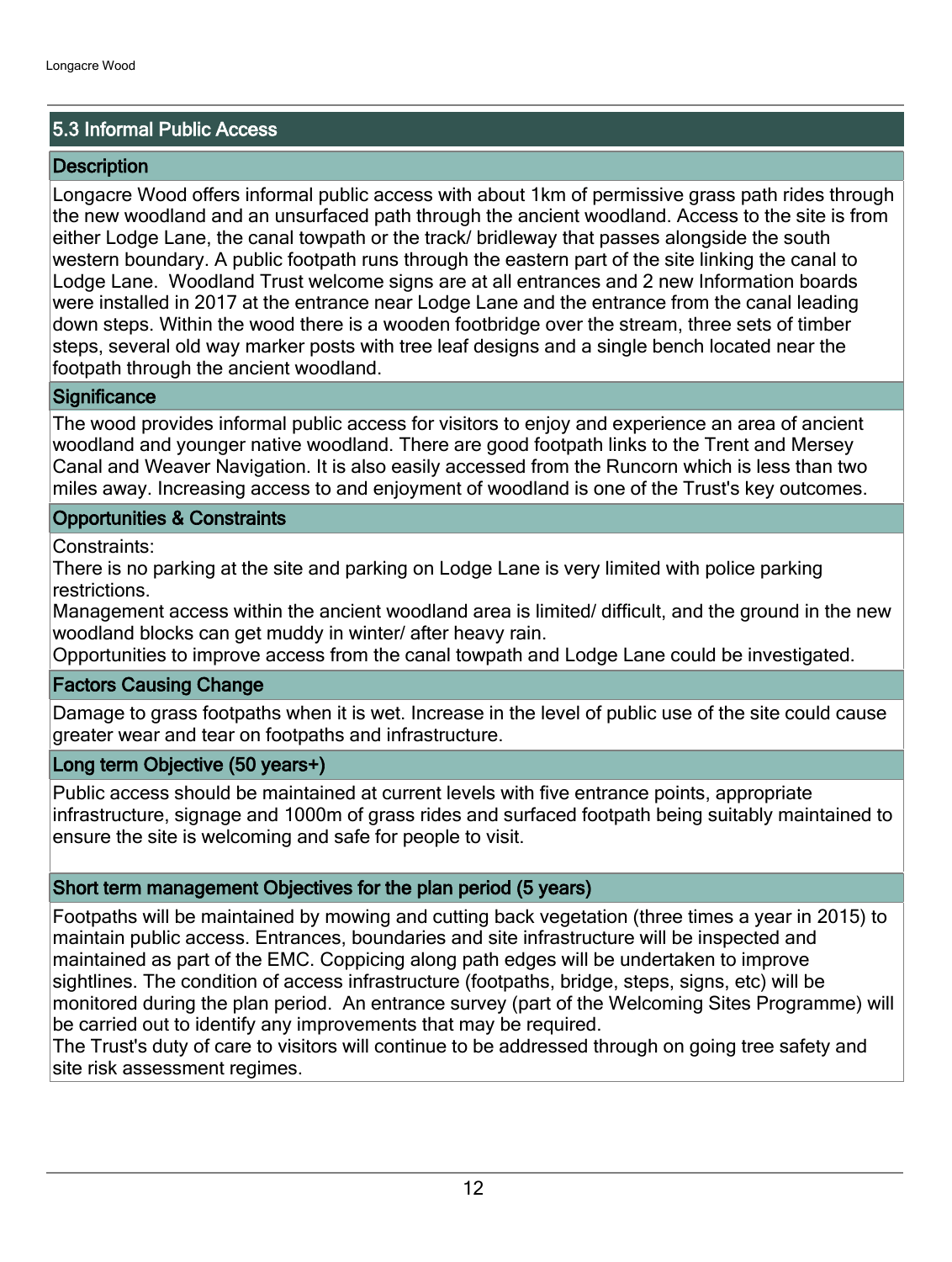| <b>6.0 WORK PROGRAMME</b> |                     |                    |        |  |  |
|---------------------------|---------------------|--------------------|--------|--|--|
| Year                      | <b>Type of Work</b> | <b>Description</b> | Due By |  |  |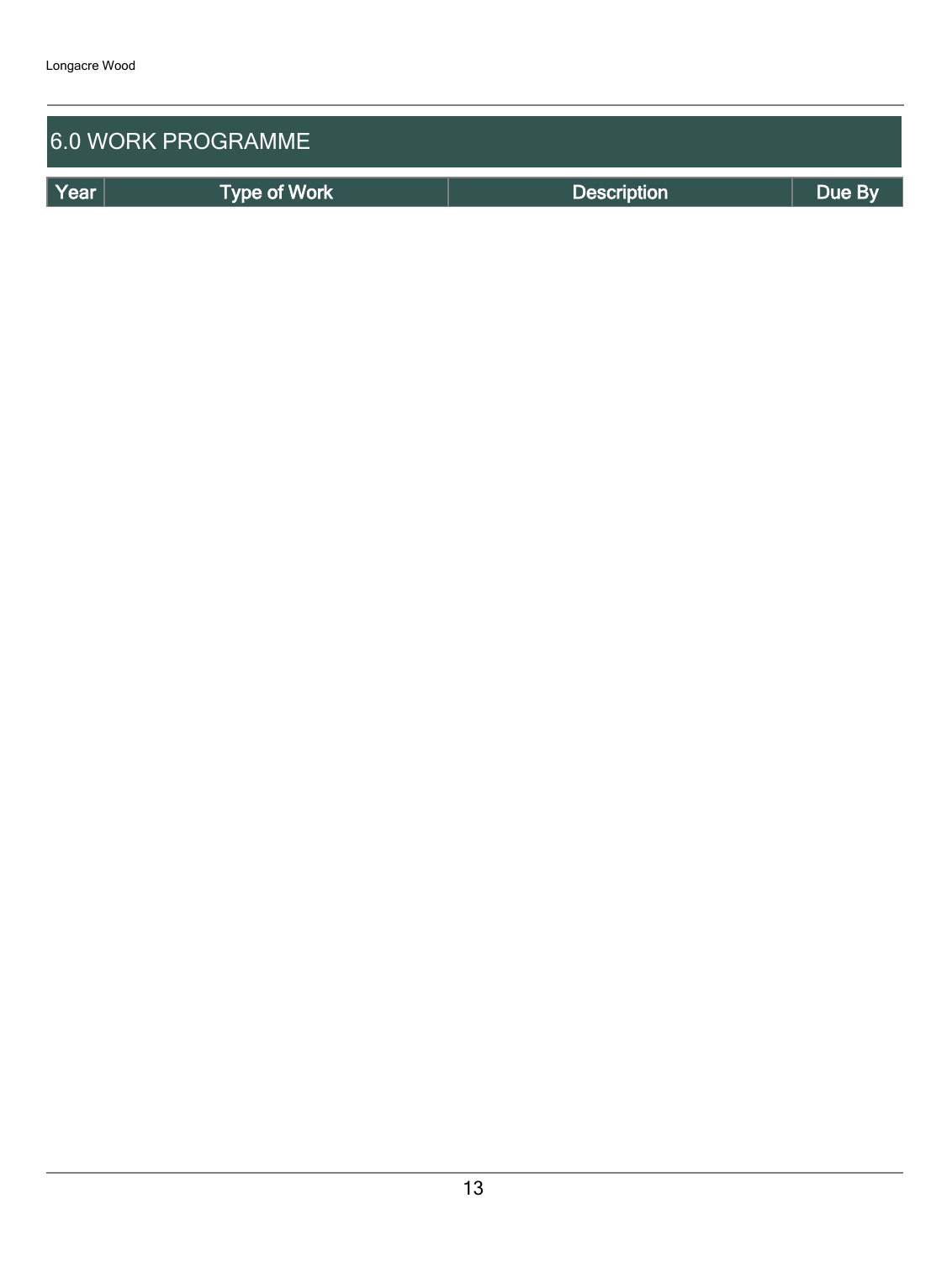## APPENDIX 1: COMPARTMENT DESCRIPTIONS

| Cpt<br>No. | Area<br>(ha) | <b>Main</b><br><b>Species</b> | Year | <b>Management</b><br>Regime | <b>Major</b><br>Management<br><b>Constraints</b> | <b>Key Features</b><br><b>Present</b> | <b>Designations</b> |
|------------|--------------|-------------------------------|------|-----------------------------|--------------------------------------------------|---------------------------------------|---------------------|
| 1a         | 2.30 Oak     | (pedunc<br>ulate)             |      | 2004 Wood<br>establishment  | Services &<br>wayleaves                          | Informal Public Community<br>Access   | Forest              |

This compartment forms the eastern part of the site and is mostly flat with a slight slope towards the west and a single damp depression in the middle of the site. The northern boundary is defined by a hedgerow beyond which lies the Trent and Mersey canal and the eastern and southern boundaries abut neighbouring pasture fields. The western boundary adjoins the mature ASNW (compartment 3). The compartment is 87.5% (2.01ha) new native woodland planted in 2004 and 12.5% (0.29ha) open ground which includes paths rides and a small damp marl pit which has been filled with sub soil in the past.

The planting mix comprises of English (Pedunculate) oak 35%, ash 25%, silver birch 10%, rowan 10%, alder 5%, wild cherry 5% and 10% woody shrubs (hazel 4%, hawthorn 2%, blackthorn 2%, crab apple 1% and dog rose 1%). In total 4275 trees were planted in blocks varying in size from groups of 10 to 50. Prior to planting the site was predominantly rye grass and this was cut. The perimeter field boundaries contain remnant wildflower populations of red campion, greater knapweed and foxglove, mainly found beneath the hedge boundary in the northern part of the site. A public right of way runs across the eastern edge of the site from the NE corner (access over a stile) by the canal towpath to the SE corner (where there is a stile and dog gate). It then runs along the edge of the neighbouring pasture land onto Lodge Lane via a stile.

| l2a | 3.19 | Oak<br>l(pedunc<br>ulate) | 2005 Wood<br>lestablishment | ∣Services &<br><i><b>Iwavleaves</b></i> | Informal Public Community<br>Access | Forest |
|-----|------|---------------------------|-----------------------------|-----------------------------------------|-------------------------------------|--------|
|     |      |                           |                             |                                         |                                     |        |

This compartment forms the south western part of the site and has a gentle slope with a south/ south easterly aspect. The northern and eastern boundaries adjoin the mature ASNW (compartment 3) with a small section bordering a neighbouring pasture field in the south east corner of the compartment. The western boundary abuts the railway embankment and the southern boundary is next to an access track. This compartment contains new native planting completed in March 2005. It was previously intensively farmed for many years and was used for maize production in 2003. Prior to planting the site was seeded with a low vigour grass mix. The compartment is 64.5% (2.05ha) new native woodland, 16% (0.5ha) natural regeneration and 19.5 % (0.63ha) open ground which includes paths/ rides and a damp marl pit.

The planting mix comprised English (Pedunculate) oak 35%, ash 25%, silver birch 10%, rowan 10%, alder 5%, wild cherry 5% and 10% woody shrubs (hazel 4%, hawthorn 2%, blackthorn 2%, crab apple 1% and dog rose 1%). In total 4500 trees were planted in this compartment in blocks varying in size from groups of 10 to 50.

At the fringes of the compartment some open space has been left to be colonised by natural regeneration and this area was rabbit fenced and scarified to assist colonisation.

There are two pedestrian/ management access points into the compartment along the southern boundary from the access track which is also a public bridleway.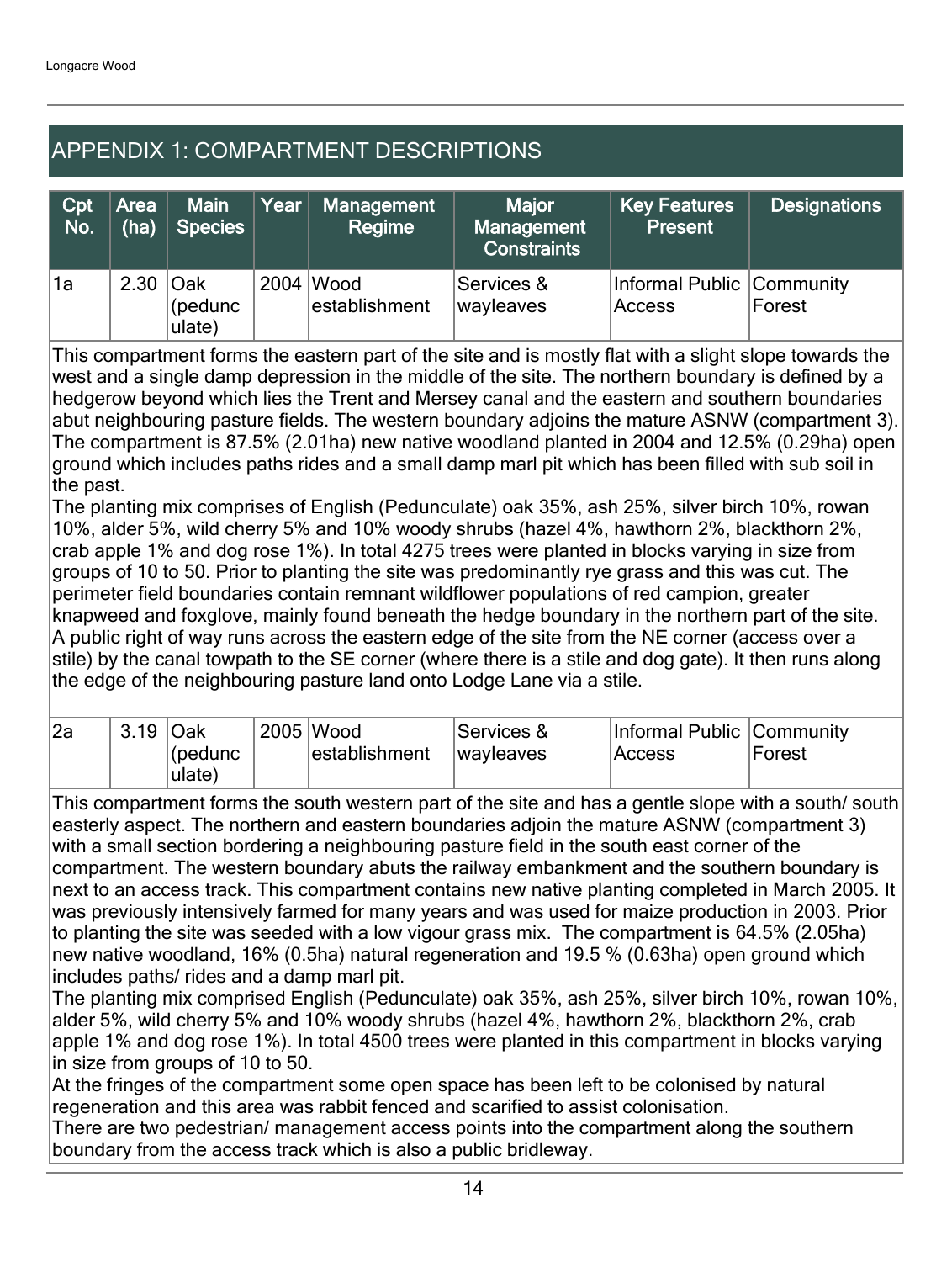| 3a |   | 7.50 Sycamor   1946 High forest | Gullies/Deep      | Informal Public Community |        |
|----|---|---------------------------------|-------------------|---------------------------|--------|
|    | е |                                 | Valleys/Uneven/   | Access                    | Forest |
|    |   |                                 | Rocky ground,     |                           |        |
|    |   |                                 | Housing/infrastru |                           |        |
|    |   |                                 | cture, structures |                           |        |
|    |   |                                 | & water features  |                           |        |
|    |   |                                 | on or adjacent to |                           |        |
|    |   |                                 | site, Mostly wet  |                           |        |
|    |   |                                 | ground/exposed    |                           |        |
|    |   |                                 | site, No/poor     |                           |        |
|    |   |                                 | vehicular access  |                           |        |
|    |   |                                 | to the site,      |                           |        |
|    |   |                                 | Services &        |                           |        |
|    |   |                                 | wayleaves         |                           |        |

This compartment is a typical clough woodland and is Ancient Semi-Natural Woodland (ASNW) comprising of sycamore, oak, ash, silver birch, downy birch, wych elm, wild cherry, alder, horse chestnut, beech, hazel, elder, hawthorn, hornbeam and common lime. This sub-compartment is bounded by new native planting (cpts 1 and 2) on both sides and the Trent and Mersey Canal to the north east. Many of the trees are similar aged from when the site was cleared and replanted in the 1940's. Sycamore (and to a lesser extent beech) dominates the canopy and hence very little shrub layer and ground cover exists on the upper level of the wood. There are some interesting specimen trees including hornbeam, large leaved lime, wild cherry and hawthorn. Along the canal survives some of the older oak can be found from the war time clearance.

It contains a diverse assemblage of ancient woodland indicator plants including bluebell, ramson, dogs mercury, lesser celandine, wood anemone and harts tongue fern. There is a small stream running the entire length of the woodland and this is where the richest ground flora can be found. Large areas of damp ground are covered with ramson during springtime.

Approx. 0.25ha of ash regeneration interspersed with a smaller number of oak can be found between the stream and the canal. There is a small pond in the centre of the site with horsetail being the dominant species. A permissive footpath runs from the canal towpath down steps and back up more steps into the wood before the path splits and goes into the two compartments of new woodland.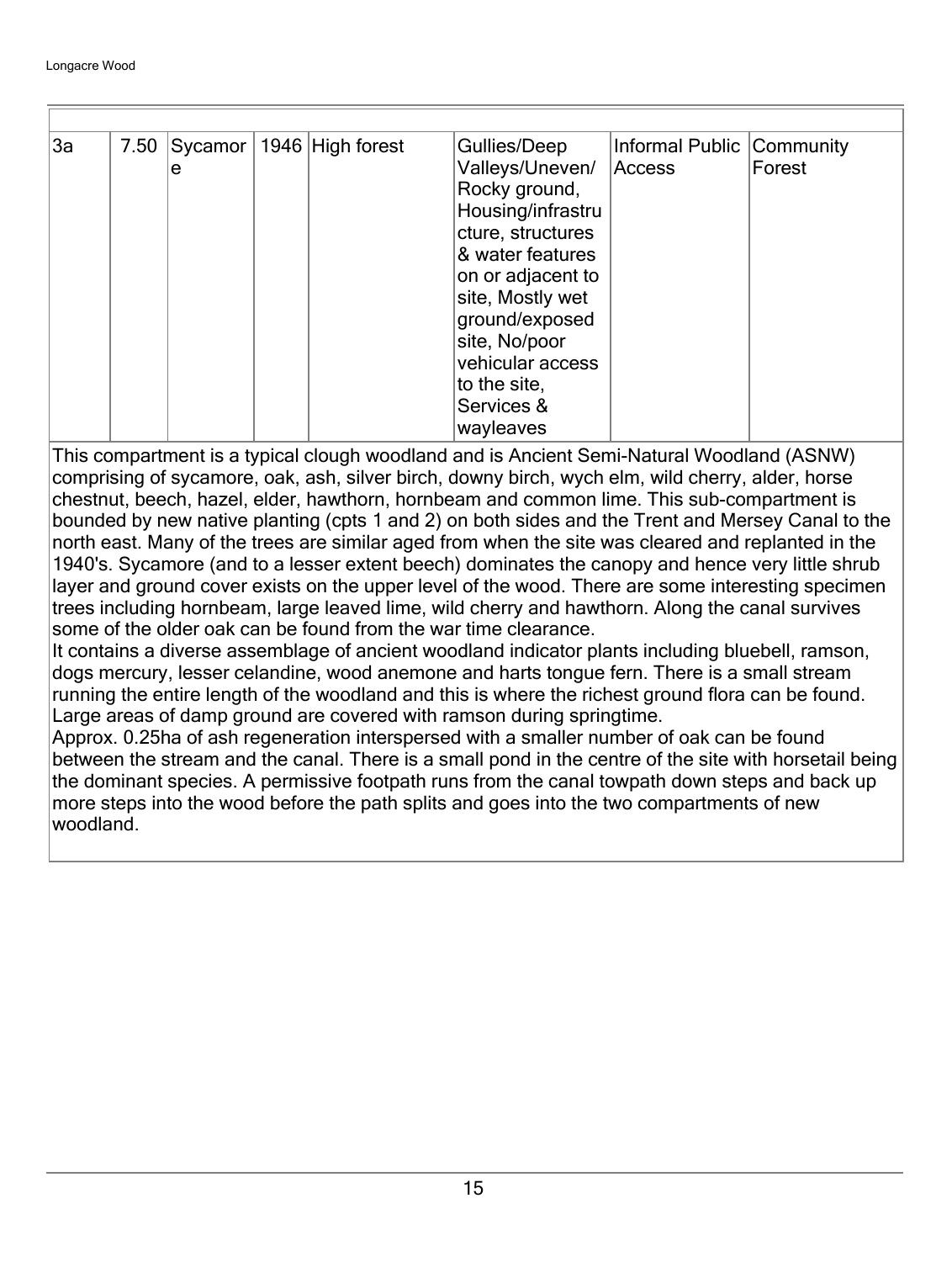## Appendix 2: Harvesting operations (20 years)

| <b>Forecast</b><br>Year | Cpt | <b>Operation Type</b>    | <b>Work Area</b><br>(ha) | <b>Estimated</b><br>vol/ha | <b>Estimated total</b><br>vol. |
|-------------------------|-----|--------------------------|--------------------------|----------------------------|--------------------------------|
| 2016                    | 1a  | Thin                     | 0.25                     | 4                          |                                |
| 2016                    | 1a  | Ride edge Coppice        | 0.50                     | 4                          |                                |
| 2017                    | 2a  | <b>Ride edge Coppice</b> | 0.10                     | 30                         | 3                              |
| 2018                    | 1a  | Ride edge Coppice        | 0.10                     | 20                         |                                |
| 2022                    | 1a  | Ride edge Coppice        | 0.25                     | 4                          |                                |
| 2025                    | 1a  | Thin                     | 3.00                     |                            | 20                             |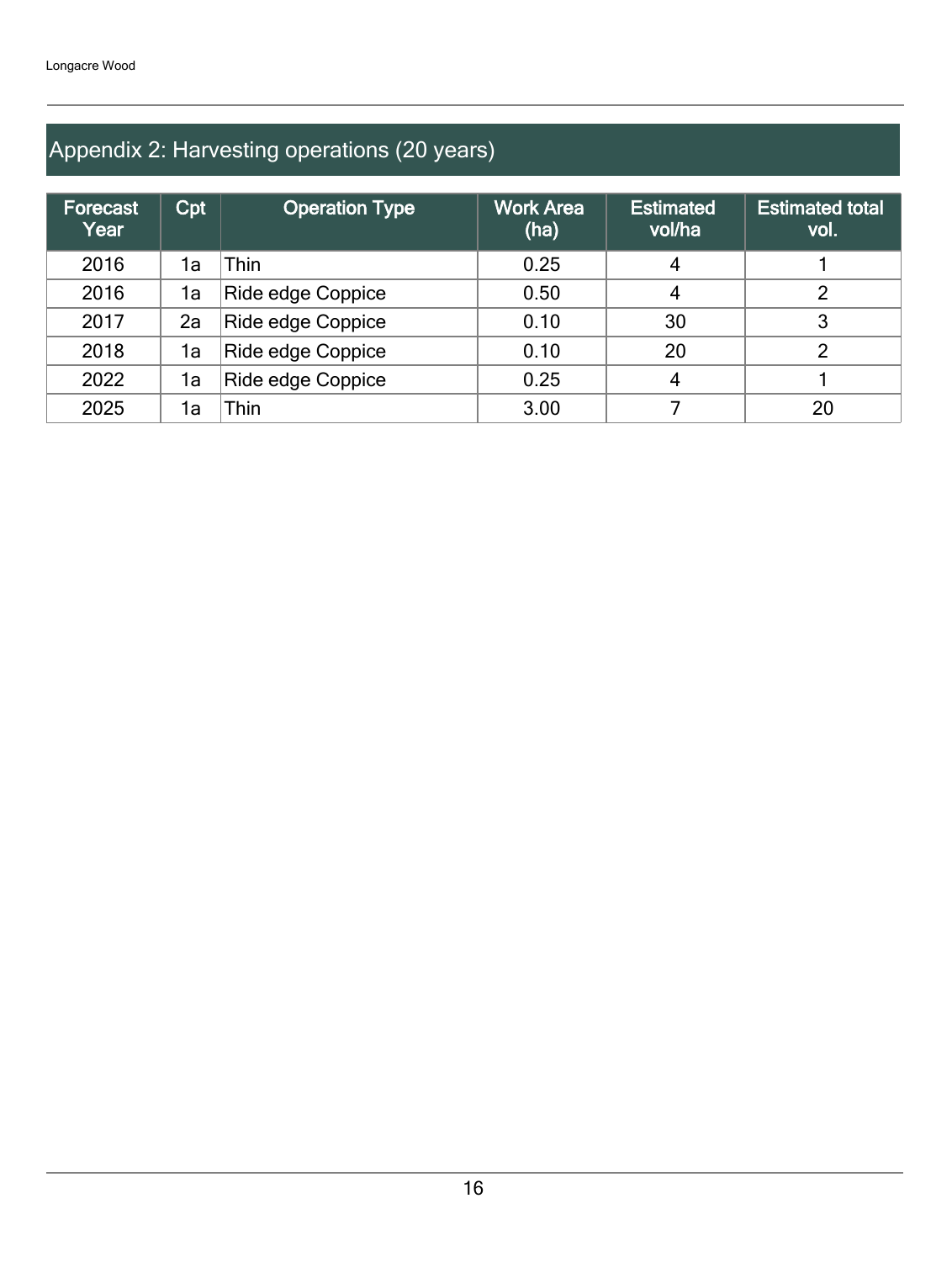## **GLOSSARY**

#### Ancient Woodland

Ancient woods are defined as those where there has been continuous woodland cover since at least 1600 AD. In Scotland ancient woods are defined strictly as sites shown as semi-natural woodland on the 'Roy' maps (a military survey carried out in 1750 AD, which is the best source of historical map evidence) and as woodland all subsequent maps. However, they have been combined with long-established woods of semi-natural origin (originating from between 1750 and 1860) into a single category of Ancient Semi-Natural Woodland to take account of uncertainties in their identification. Ancient woods include Ancient Semi-Natural Woodland and plantations on Ancient Woodland Sites (see below). May support many species that are only found in ancient woodland.

#### Ancient Semi - Natural Woodland

Stands in ancient woods defined as those consisting predominantly of native trees and shrubs that have not obviously been planted, which have arisen from natural regeneration or coppice regrowth.

#### Ancient Woodland Site

Stands in ancient woods that have been converted to plantations, of coniferous, broadleaved or mixed species, usually for timber production, including plantations of native species planted so closely together that any semi-natural elements of the understorey have been suppressed.

#### Beating Up

Replacing any newly planted trees that have died in the first few years after planting.

#### **Broadleaf**

A tree having broad leaves (such as oak) rather than needles found on conifers (such as Scots pine).

#### **Canopy**

The uppermost layer of vegetation in a woodland, or the upper foliage and branches of an individual tree.

#### Clearfell

Felling of all trees within a defined area.

#### **Compartment**

Permanent management division of a woodland, usually defined on site by permanent features such as roads. See Sub-compartments.

#### **Conifer**

A tree having needles, rather than broadleaves, and typically bearing cones.

### Continuous Cover forestry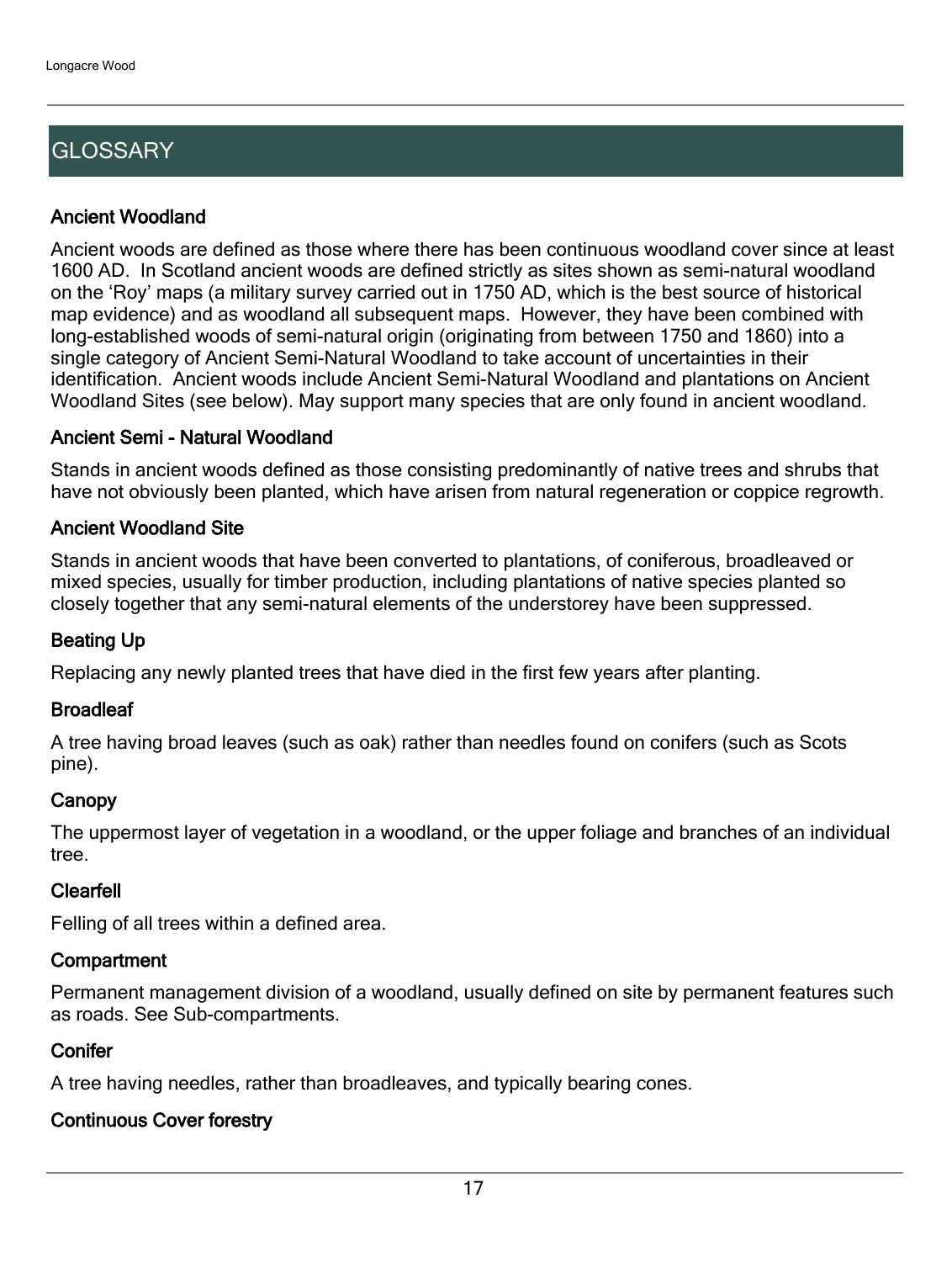A term used for managing woods to ensure that there are groups or individual trees of different ages scattered over the whole wood and that some mature tree cover is always maintained. Management is by repeated thinning and no large areas are ever completely felled all at once.

#### **Coppice**

Trees which are cut back to ground levels at regular intervals (3-25 years).

#### Exotic (non-native) Species

Species originating from other countries (or other parts of the UK) that have been introduced by humans, deliberately or accidentally.

#### Field Layer

Layer of small, non-woody herbaceous plants such as bluebells.

#### Group Fell

The felling of a small group of trees, often to promote natural regeneration or allow planting.

#### Long Term Retention

Discrete groups of trees (or in some cases single trees) that are retained significantly past their economic felling age. Operations may still be carried out within them and thinning is often necessary to maintain stability.

#### Minimum Intervention

Areas where no operations (such as thinning) will take place other than to protect public safety or possibly to control invasive exotic species.

#### Mixed Woodland

Woodland made up of broadleaved and coniferous trees.

#### National vegetation classification (NVC)

A classification scheme that allows an area of vegetation to be assigned to the standardised type that best matches the combination of plant species that it contains. All woodlands in the UK can be described as being one of 18 main woodland types (W1 - W18), which principally reflect soil and climatic conditions. For example, Upland Oakwoods are type W11, and normally occur on well drained infertile soils in the cooler and wetter north and west of Britain. Each main type can be subdivided into numerous subtypes. Most real woods contain more than one type or sub-type and inevitably some woods are intermediate in character and can't be properly described by any sub type.

#### Native Species

Species that arrived in Britain without human assistance.

#### Natural Regeneration

Naturally grown trees from seeds falling from mature trees. Also regeneration from coppicing and suckering.